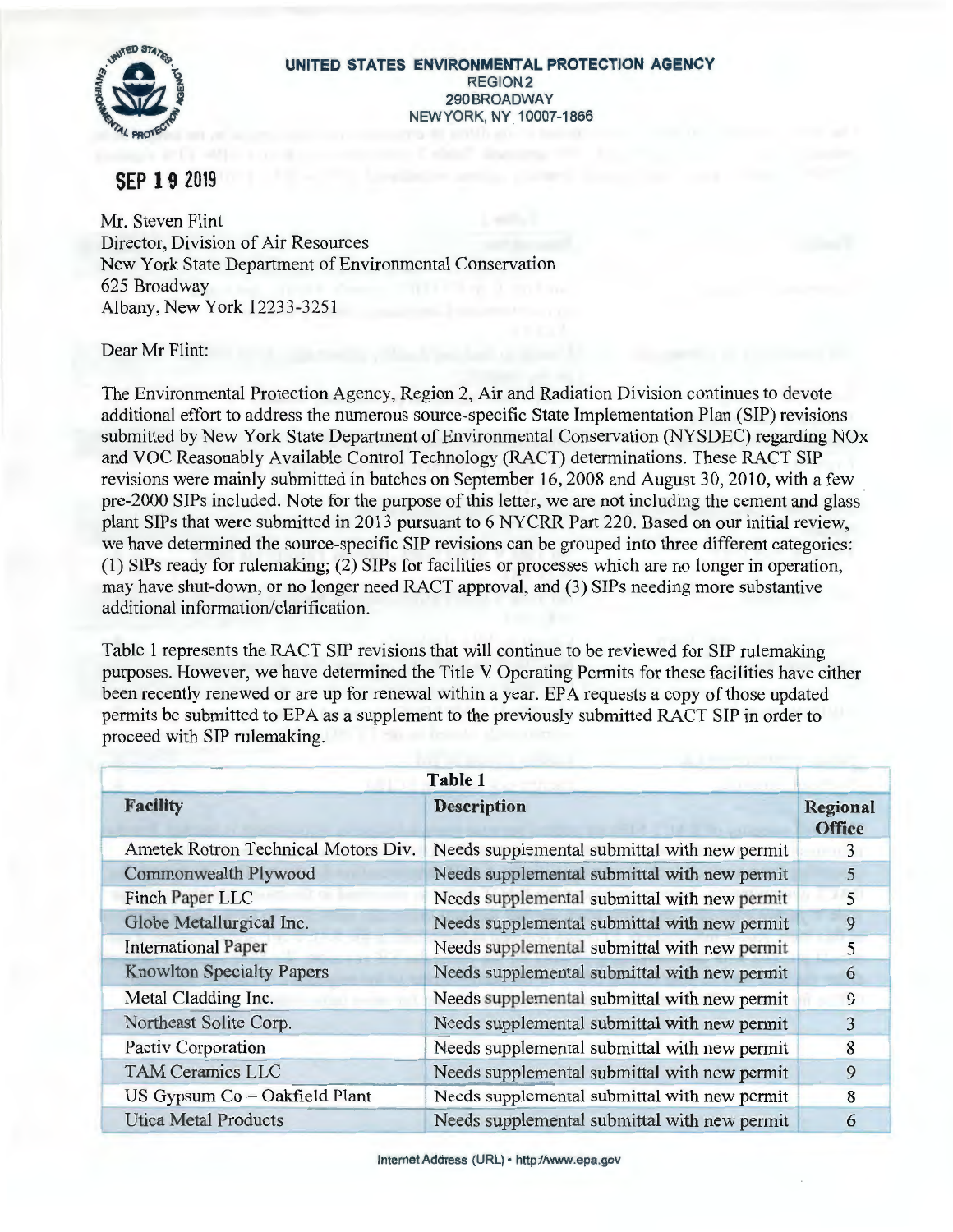The second category of RACT SIPs relates to facilities or emission units that appear to no longer be in operation, or which no longer need a SIP approval. Table 2 identifies those RACT SIPs. EPA requests NYSDEC confirm these findings and formally request withdrawal of these RACT SIPs.

| <b>Table 2</b>                                          |                                                                                                         |                                  |
|---------------------------------------------------------|---------------------------------------------------------------------------------------------------------|----------------------------------|
| <b>Facility</b>                                         | <b>Description</b>                                                                                      | <b>Regional</b><br><b>Office</b> |
| <b>American Packaging</b>                               | No Title V in NYSDEC records. Facility not listed<br>in Enforcement Compliance History Online<br>(ECHO) | 8                                |
| <b>Art Resoration by Demetrius</b>                      | Unable to find any Facility information in ECHO or<br>on the internet.                                  | $\overline{2}$                   |
| <b>Bestfoods Baking</b><br>Company/Entenmann's          | ECHO lists facility as permanently closed                                                               | 1                                |
| <b>Cornell Central Heating</b>                          | Boiler removed from permit in 2015                                                                      | $\overline{7}$                   |
| Craft-Pak Inc.                                          | No Title V in NYSDEC records. Facility not listed<br>in ECHO                                            | $\overline{2}$                   |
| <b>Dominion Transmission/Woodhull</b><br><b>Station</b> | Unit is no longer operational                                                                           | $\overline{7}$                   |
| Franklin Poly Corp                                      | No Title V in NYSDEC records. Facility not listed<br>in ECHO                                            | $\overline{2}$                   |
| <b>GE Nott Street</b>                                   | No Title V in NYSDEC records. Facility not listed<br>in ECHO                                            | $\overline{4}$                   |
| <b>Independent Cement Corp</b>                          | Closed in 2011 (Holsim?)                                                                                | $\overline{4}$                   |
| <b>Interstate Brands</b>                                | No Title V in NYSDEC records. Facility not listed<br>in ECHO                                            | $\overline{2}$                   |
| <b>MRC</b> Bearings                                     | No Title V in NYSDEC records. Facility<br>permanently closed as per ECHO                                | 9                                |
| Newton Falls Paper Co.                                  | Facility closed in 2011                                                                                 | 6                                |
| Norbord Industries                                      | Facility not found in ECHO                                                                              | $\overline{4}$                   |

The third category of RACT SIPs are stalled because more substantive information is needed. For the facilities listed in Table 3 below, EPA is requesting NYSDEC submit the most current Title V Operating Permit which includes the appropriate RACT determination for the facility , along with the RACT determination. In some instances the RACT limits as contained in the most recently available Title V permit have changed from when the SIP that was originally submitted to EPA. Upon submittal of this more recent information, EPA can proceed in reevaluating the RACT SIP and determine if we should proceed with the rulemaking process for the particular SIP revision. We have already contacted either the lead staff in your central office or the permit writer in the respective NYSDEC Regional Office for these facilities and they are aware of this request for more information.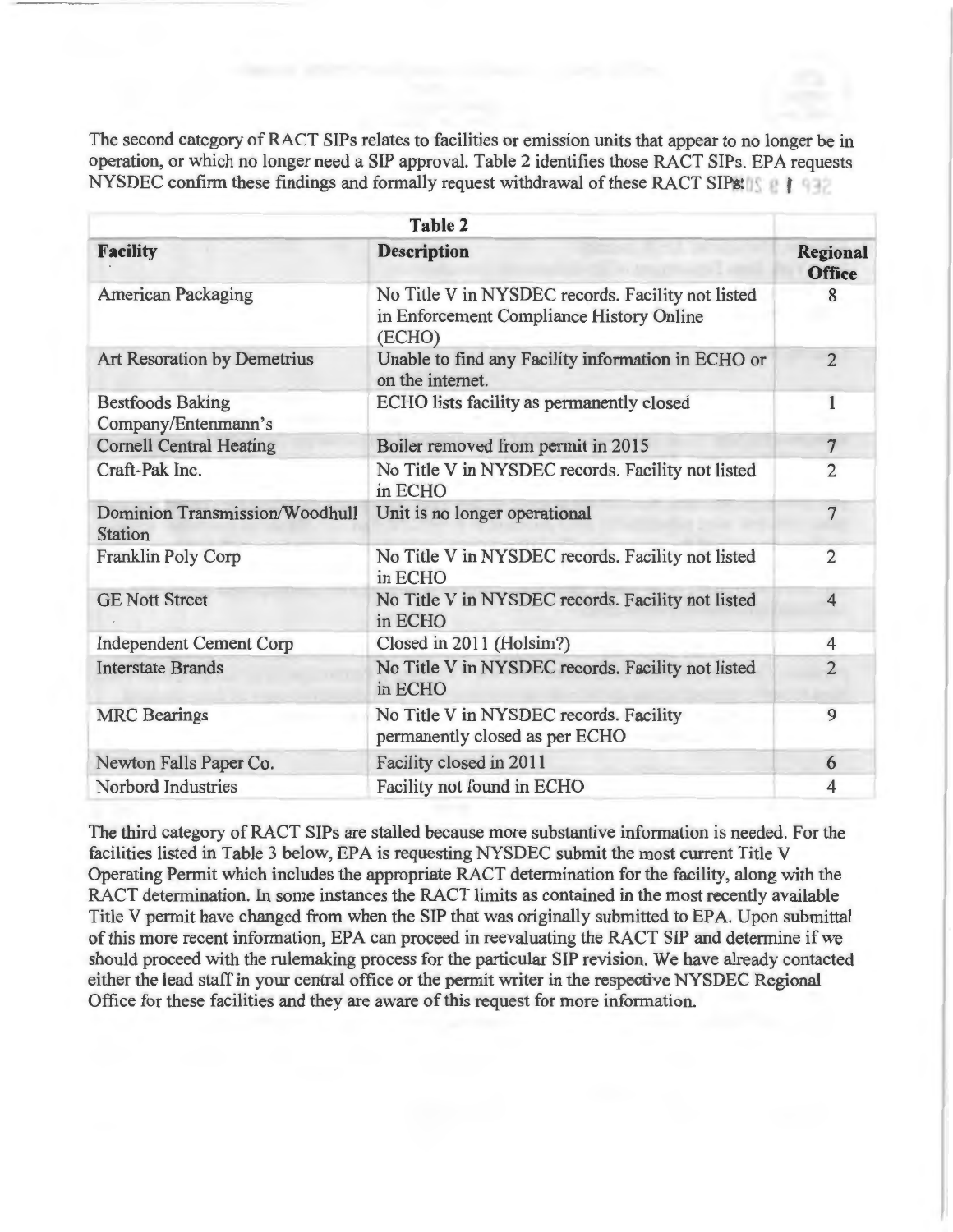| Table 3                                                        |                                                                                                           |                           |
|----------------------------------------------------------------|-----------------------------------------------------------------------------------------------------------|---------------------------|
| <b>Facility</b>                                                | <b>Description</b>                                                                                        | Regional<br><b>Office</b> |
| 3M Tonawanda                                                   | Title V not found or expired.                                                                             | 9                         |
| A. Schonbeck & Company                                         | Title V not found or expired.                                                                             | 5                         |
| <b>ALCOA</b>                                                   | Title V not found or expired.                                                                             | 6                         |
| Alstom Power - Air Preheater<br>Company                        | New RACT limits exist.                                                                                    | 9                         |
| C.R. Bard                                                      | Current permit includes various coating<br>operations that don't appear to include<br>the 2006 processes. | 5                         |
| COGEN Corp.                                                    | Title V not found or expired.                                                                             | $\overline{2}$            |
| Coney Island, North River, Owl's<br>head, Tallman Island WWTPs | Title V not found or expired.                                                                             | $\overline{2}$            |
| Dominion Transmission - Borger<br><b>Station</b>               | Title V not found or expired.                                                                             | 8                         |
| <b>Dupont Yerkes Plant</b>                                     | Emission unit 0-00010 not part of<br>today's RACT.                                                        | 9                         |
| Gershow Recycling                                              | Title V not found or expired.                                                                             | $\mathbf{1}$              |
| <b>GM</b> Powertrain                                           | Title V not found or expired.                                                                             | 6                         |
| Momentive Performance                                          | Facility sold/Renamed.                                                                                    | 5                         |
| Parker Hannifin                                                | Title V not found or expired.                                                                             | $\overline{7}$            |
| Prestolite Electric                                            | Title V not found or expired.                                                                             | 9                         |
| Revere Smelting & Refining<br>Corp.                            | Title V not found or expired.                                                                             | 3                         |
| Tenneco Gas #229                                               | Title V not found or expired.                                                                             | 9                         |
| Tennesse Gas Pipeline<br>Compressor Station #245               | Shutdown of the ML-15 engine and<br>lower emission rates.                                                 | 6                         |
| Tennessee Gas Pipeline<br>Compressor Station #254              | Title V not found or expired.                                                                             | $\overline{4}$            |
| Titan X/Valeo Engine cooling                                   | Facility opted to cap VOC emissions in<br>2005.                                                           | 9                         |
| Village of Freeport Plant #1                                   | Permit includes Nox limits for engines<br>10, 11 and 12 but not #9.                                       | 1                         |
| Von Roll USA                                                   | New RACT limits exist.                                                                                    | $\overline{4}$            |

' Eliminating the backlog of SIP revisions is a national and regional priority for EPA. Region 2 has established procedures to ensure future SIPs are acted on within statutory requirements. Such procedures will have the co-benefit of providing more certainty and more efficiency with the RACT and Title V permit process. My staff is available to discuss these RACT SIPs and the three tables above in more detail should you have any questions with the information provided. Processing these backlogged RACT SIPs are a priority for our office and I would like to thank you and your staff for your assistance in assessing these SIPs and for providing the necessary supplemental information that we are requesting. Please feel free to contact me at (212) 637-3736 or Richard Ruvo, Chief, Air